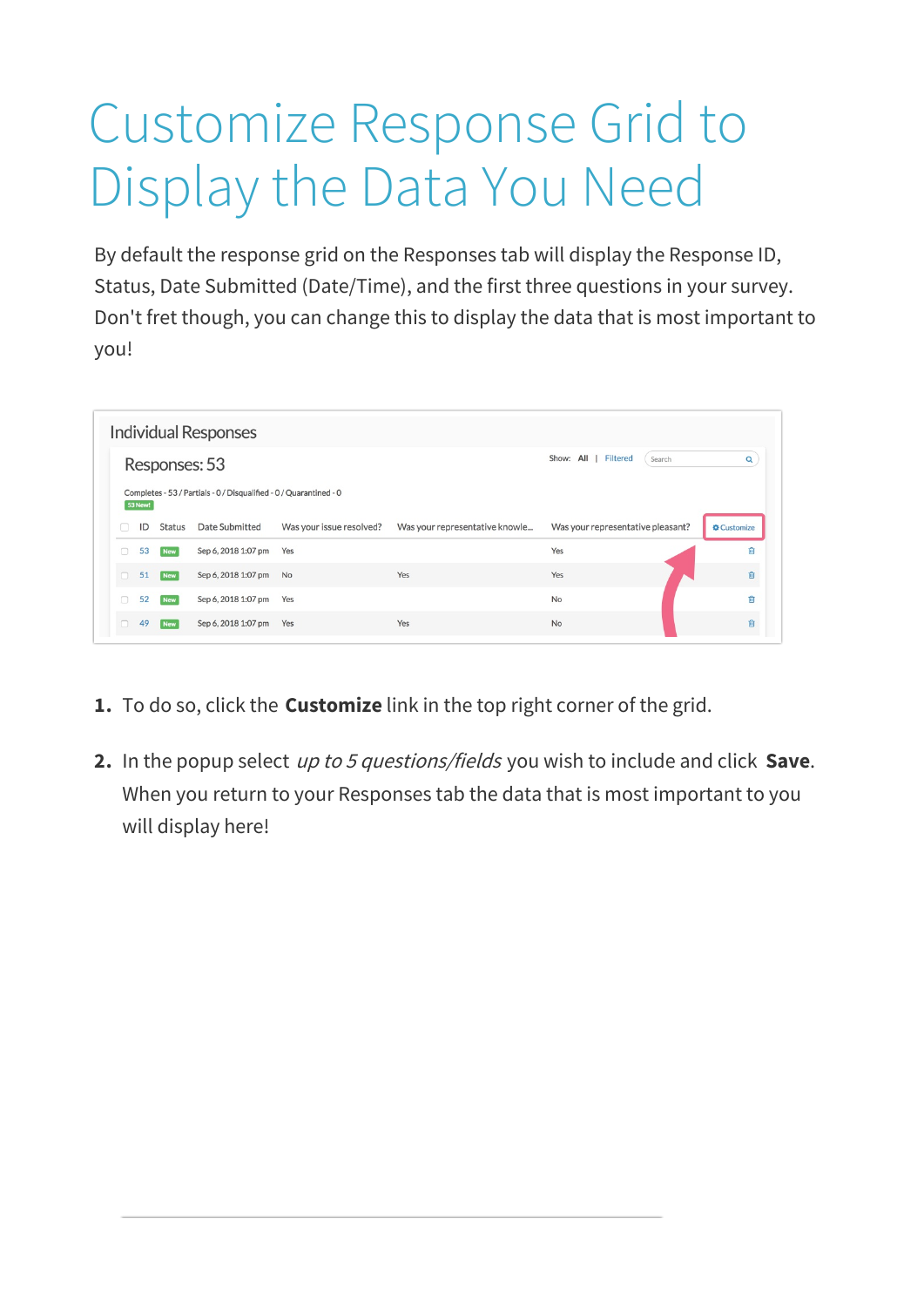| Options            |                                                                                                    |  |  |  |  |
|--------------------|----------------------------------------------------------------------------------------------------|--|--|--|--|
| $\mathcal{L}$      | <b>Status</b>                                                                                      |  |  |  |  |
| M                  | Date/Time<br>Comments                                                                              |  |  |  |  |
|                    |                                                                                                    |  |  |  |  |
| n                  | <b>Response Tags</b>                                                                               |  |  |  |  |
| $\vert$ $\vert$    | 1. Was your issue resolved?                                                                        |  |  |  |  |
| ☑                  | 2. Was your representative knowledgable?                                                           |  |  |  |  |
| $\vert \checkmark$ | 3. Was your representative pleasant?                                                               |  |  |  |  |
|                    | 4. Overall, based on your most recent experience, how satisfied are you with our customer service? |  |  |  |  |
|                    |                                                                                                    |  |  |  |  |
|                    | 5. Please provide us with your contact information<br>□ First Name                                 |  |  |  |  |
|                    | □ Last Name                                                                                        |  |  |  |  |
|                    | <b>Email Address</b>                                                                               |  |  |  |  |

## FAQ

## **What are Notes and Response Tags?**

Internal comments are available to use as a survey administration tool to make a note on each response. To add a comment click the **Comment** link in the top right of the **Data** tab (while viewing a specific response).

Response Tags are also a tool for survey administration tool. Use Response tags to categorize your responses. To add a tag click the **Add Tag to Response** link in the top right of the **Data** tab. Check out our Tagging Tutorial to learn more!